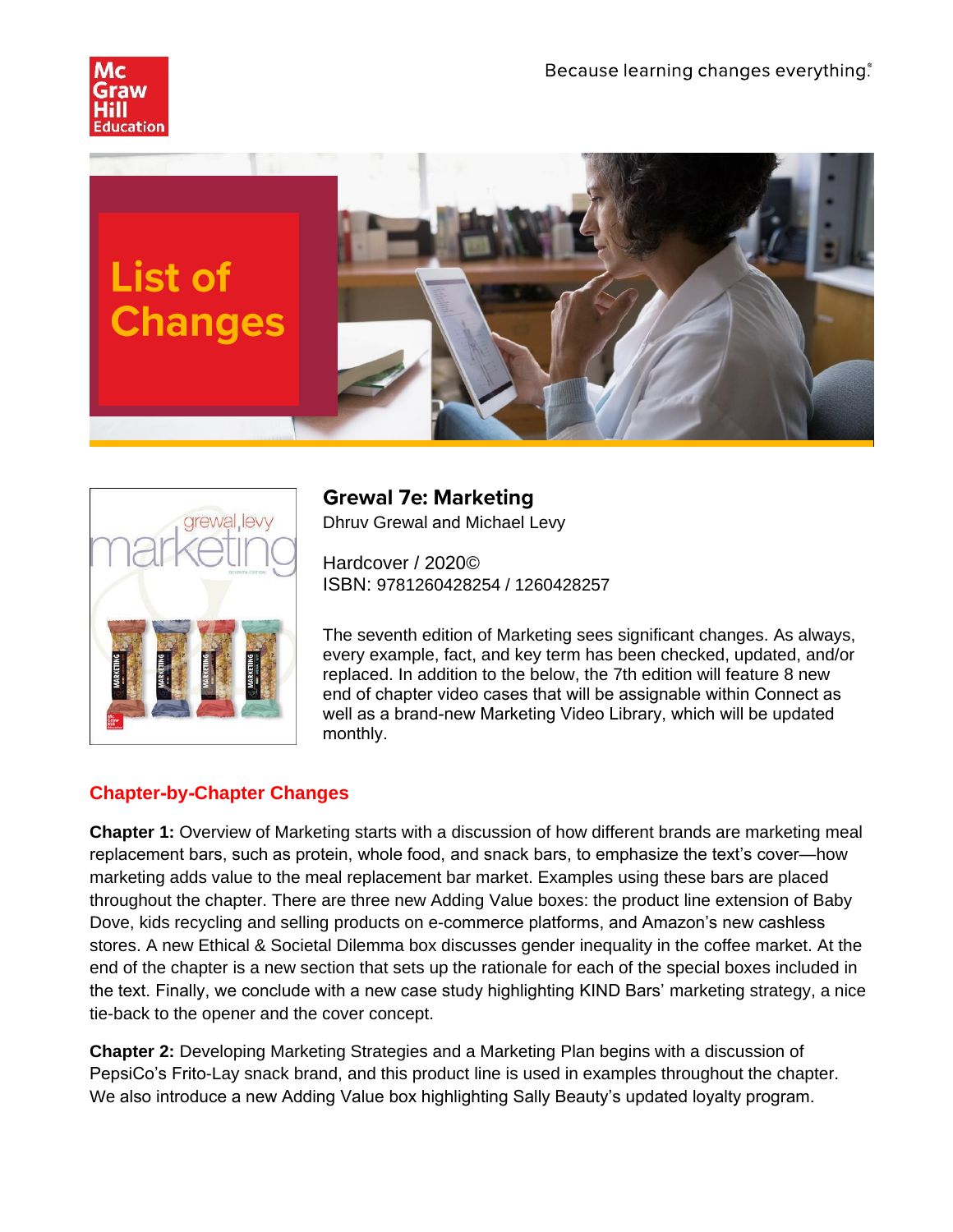**Chapter 3**: Digital Marketing: Online, Social, and Mobile has seen a line-by-line revision to reflect the rapid changes in digital marketing. We have added a new section that discusses the 7C framework for online marketing: core goals, context elements (design and navigation), content, community, communication, commerce, and connection. The chapter starts by highlighting the success that L'Oréal has experienced with its innovative digital marketing efforts. There are two new Ethical & Societal Dilemma boxes: Facebook's emphasis on personal posts over public content, and how Google and YouTube are helping advertisers avoid controversy. A new Adding Value box on Amazon's marketing universe appears. There is also a new Social & Mobile Marketing box that discusses P&G's responsibility in the "Tide Pod Challenge."

**Chapter 4**: Conscious Marketing, Corporate Social Responsibility, and Ethics begins by highlighting how sustainability is at the core of Unilever's development of its Love Beauty and Planet line. We showcase how firms must consider pertinent issues when implementing their marketing strategy using TOMS shoes. There are two new Adding Value boxes, one about a philanthropic partnership between Elbi and David Yurman, and another about Patagonia's challenge to keep conscious marketing a guiding principle in the face of growing its business. A new Ethical & Societal Dilemma box describes how Google has banned the advertising of financial products that may do more harm than good. We end the chapter with a new case study on Daily Table, a nonprofit, membership-based grocery store that serves lower-income areas.

**Chapter 5:** Analyzing the Marketing Environment has gone through a major revision. There is an entirely new section that describes how the physical environment of the store affects the immediate marketing environment. The Social Trends section includes new subsections about sustainability and the utilization and distribution of food. There is also a new section on technological advances and how they influence the marketing environment. The chapter begins with a discussion of a how Tesla is responding to customer needs by introducing the Model 3, its first affordable electric car. A new example using Verizon and Sprint shows how competitors affect the marketing environment. There are two new Ethical & Societal Dilemma boxes: The first examines how the electric car is leading to shifts in the auto industry. The second discusses the backlash General Mills faced when it introduced its allnatural Trix cereal. A new Social & Mobile Marketing box describes Pokémon Go. We also include a new example highlighting how women might be the next big market for the gaming industry. A new example examines the response of many companies to the United States leaving the Paris Accord, and highlights how companies are responding to the environment. Finally, the chapter ends with a new case study on the rise of the electric car.

**Chapter 6**: Consumer Behavior has also undergone a significant revision. The Noncompensatory section now discusses choice architecture, nudges, defaults, and opt out and opt in. The Learning and Memory section now discusses the information encoding stage, information storage stage, and retrieval stage. The Situational Factors section now includes information on the sensory situation, which discusses how the five senses (visual, auditory, olfactory, tactile, and taste) affect marketing. The opener ties in the openers for Chapters 3 and 4 to discuss how consumer behavior influenced L'Oréal's new vegan hair dyes. There are two new Ethical & Societal Dilemma boxes: The first is on CVS' focus on customer health, while the second is about how "certified" may not mean safe. There are also three new Adding Value boxes: The first is about Pirch's functional showrooms. The second focuses on how La Croix has entered customers' evoked set using social media, and the third highlights how brands are meeting customer demands for healthy snacks with salty alternatives. Finally, the fourth is about Taco Bell's vile deep-fried taco that everyone seems to love. There is also a new Social & Mobile Marketing box about the partnership between Snapchat and Rent the Runway.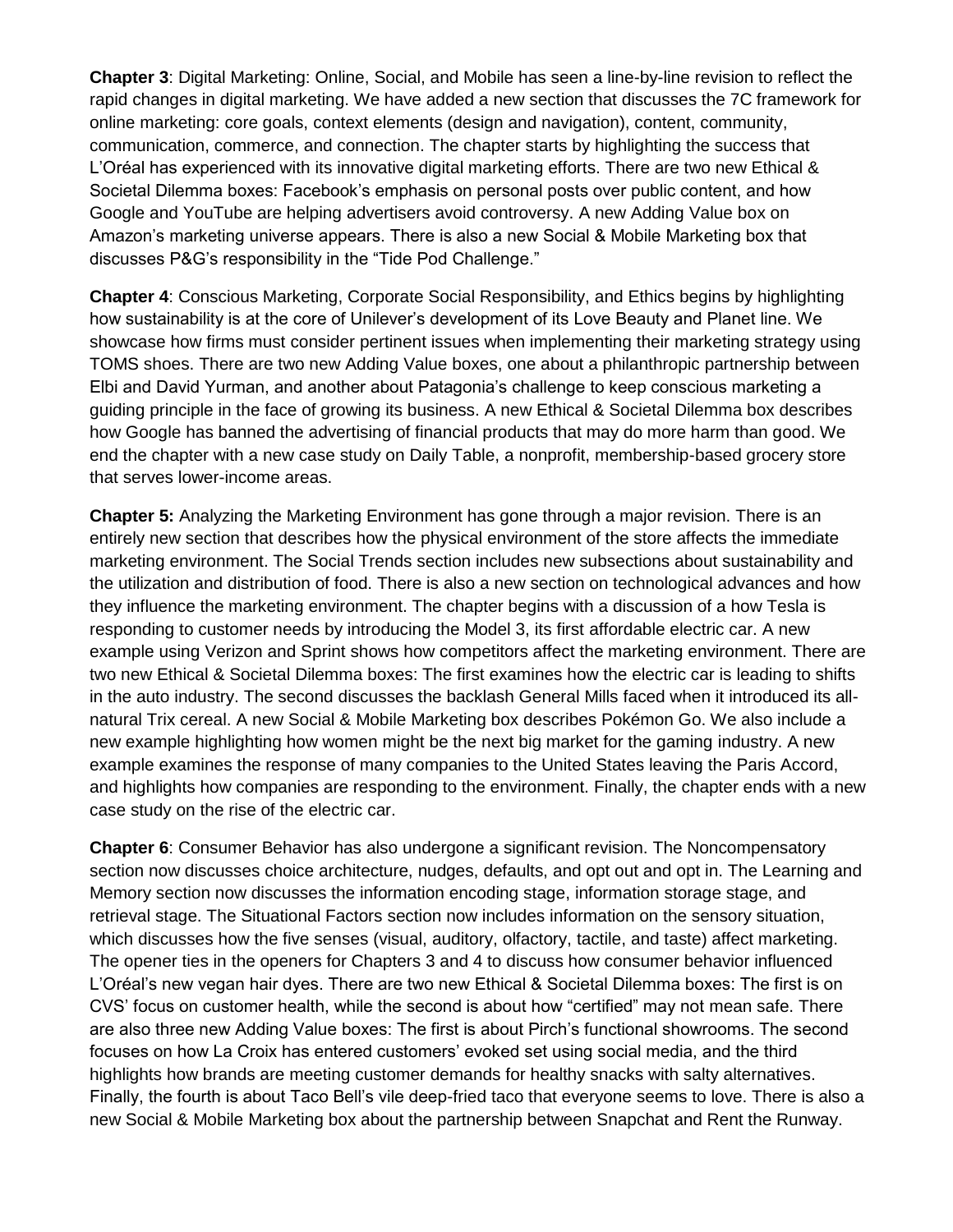The chapter ends with a new case study on Amazon's, Google's, and Apple's connected home devices.

**Chapter 7:** Business-to-Business Marketing starts with an interesting discussion on LinkedIn and its new "native video" feature. A new Marketing Analytics box about the artificial intelligence chip being manufactured by Intel with Facebook's help is included. A new Ethical & Societal Dilemma box concerns whether Facebook should be able to block competing advertisers. There is also a new Adding Value box about how Intel is prompting problem recognition with a new advertising campaign featuring Lady Gaga. Finally, a new Social & Mobile Marketing box examines Snapchat's use of advertising.

**Chapter 8**: Global Marketing has a new opener highlighting Apple's global strategy. There is a new Social & Mobile Marketing box about how a social media campaign helped save Nigeria's national currency. There are two new Adding Value boxes: The first explains why Whirlpool is

raising prices in foreign markets, while the second describes Starbucks' foray into Italy. There are also two new Ethical & Societal Dilemma boxes. The first examines how fast-food chains are entering nobeef markets, while the second examines how advertising and privacy regulations are causing concern for Google in France. A new example featuring Uber and Spotify is used to highlight strategic alliances.

**Chapter 9**: Segmentation, Targeting, and Positioning opens with how lululemon is targeting male customers. There are two new Adding Value boxes: The first highlights how Nintendo is targeting a more mature market with its Nintendo Switch, while the second examines Under Armour's advertising campaign for extreme runners. There is a new Social & Mobile Marketing box about how teens love to share on social media. A new Ethical & Societal Dilemma box examines how Sanderson Farms targets a market that doesn't mind antibiotics in its poultry. A new example uses the NFL to highlight how brands can use differentiated targeting strategies. A P&G example is used to showcase micromarketing.

**Chapter 10**: Marketing Research begins with a discussion of how American Express uses analytics to better serve customers and businesses. There are two new Adding Value boxes: The first examines the use of data analytics in the restaurant industry, while the second is about how universities are using research to determine what students want to see in their fitness centers. There are also two new Marketing Analytics boxes: The first highlights Under Armour's "connected fitness" program, while the second discusses how big data are used to predict box office revenues. Finally, a new Ethical & Societal Dilemma box discusses the ethical concerns of Roomba's collecting personal data.

**Chapter 11:** Product, Branding, and Packaging Decisions begins with a new opener on Aston Martin's branding strategy. There is also a new Adding Value box about how B&G Foods is bringing back the Jolly Green Giant mascot. New examples include how Häagen-Dazs ice cream has increased its product depth and P&G's use of sustainable packaging.

**Chapter 12:** Developing New Products begins with a discussion of GE's FirstBuild independent innovation arm. A new Adding Value box discusses Mars' Goodness Knows brand's marketing campaign, which films people trying to do something new. There is also a new Ethical & Societal Dilemma box on privacy concerns surrounding smart toys. The shape of the product life cycle is highlighted with a new example featuring Microsoft's Xbox Kinect. The chapter ends with a new case study on how Mattel is reinventing itself.

**Chapter 13**: Services: The Intangible Product includes an opening vignette that describes how Lyft is innovating the ride-sharing industry by partnering with Taco Bell for its new "Taco Mode." Three new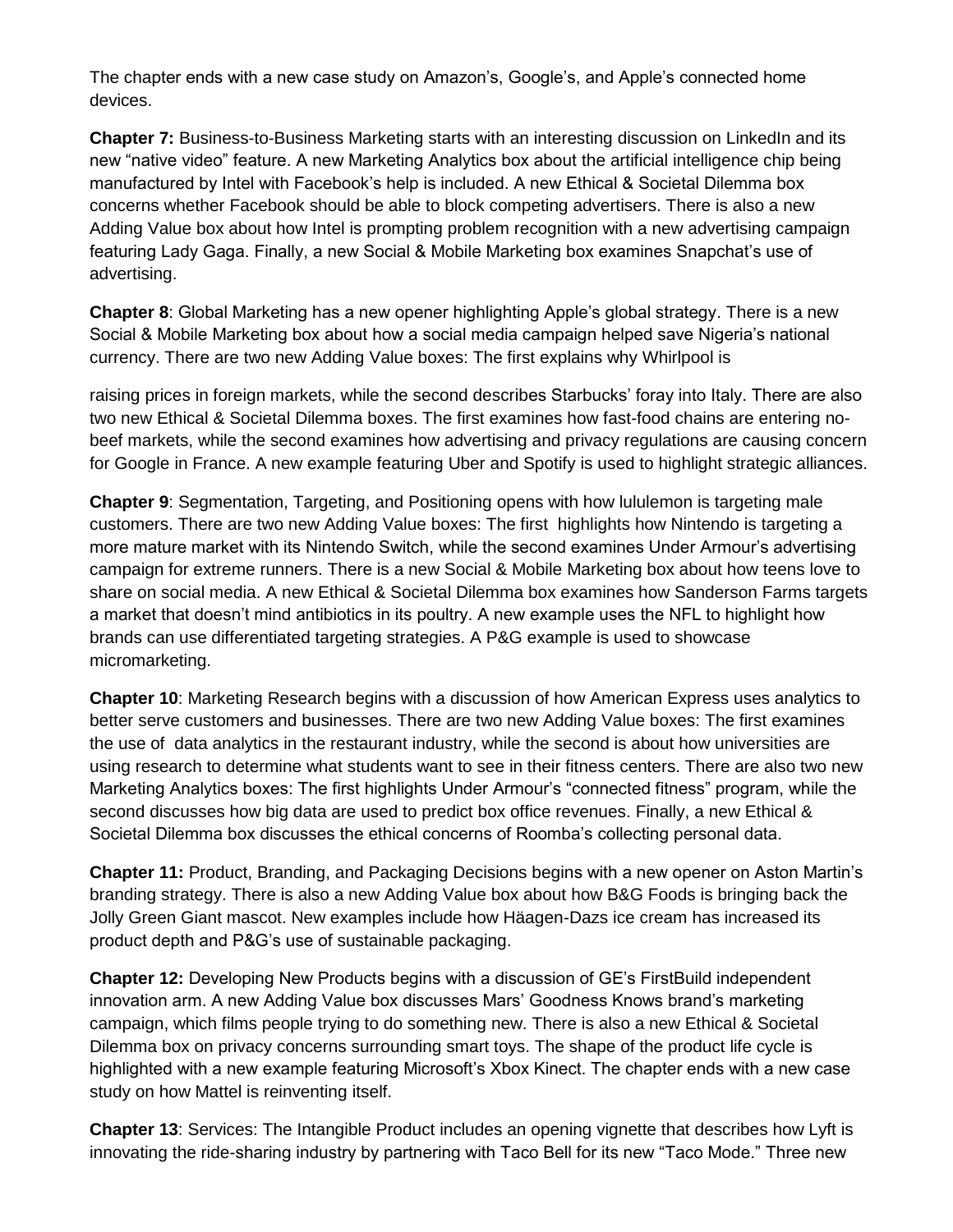Adding Value boxes appear: The first discusses how a start-up company, Cabin, is delivering a service innovation with its hotels on wheels, the second outlines how virtual reality is enabling travelers to virtually test drive their next vacation; and the third examines how luxury resorts are teaming up with auto manufacturers. A new Social & Mobile Marketing box looks at customer responses to Starbucks' mobile app—while efficient, some customers prefer the old days when baristas wrote misspelled names on the cups, followed by a smiley face. A new example showcases the tech company Motley Fool's peer-to-peer employee

recognition system. A new section is outlined in Exhibit 13.6 that discusses the various ways in which technology is augmenting the human effort. A new case study examining artificial intelligence in customer service closes the chapter.

**Chapter 14**: Pricing Concepts for Capturing Value describes new pricing strategies at Kroger in the opening vignette, including the pricing of its different private brands, digital pricing shelf tags, the use of dynamic pricing, and in-store mobile applications. An Adding Value box examines the trade-off that Taco Bell customers apparently do not make with regard to trading off price and value. How dynamic pricing is used to price tickets for Major League Baseball is examined in a new Marketing Analytics box.

**Chapter 15**: Strategic Pricing Methods and Tactics opens with an examination of Tiffany & Co.'s unsuccessful product line expansion. A new Adding Value box describes the price drop at Whole Foods following its acquisition by Amazon. The chapter also includes new examples featuring UberXL and Apple.

**Chapter 16**: Supply Chain and Channel Management opens with a new vignette highlighting Nike's supply chain. There is a new Adding Value box about how grocers are developing their own dairy farms, forming a vertically integrated marketing channel. There are two new Ethical & Societal Dilemma boxes: The first examines the pros and cons associated with driverless trucking, while the second discusses how technology advances adversely affect retail workers. The importance of supply chain management is highlighted in a new example about Brown Betty Dessert Boutique.

**Chapter 17**: Retailing and Omnichannel Marketing begins with a discussion of the implications of Amazon's acquisition of Whole Foods. The 4Ps of retailing have been expanded to the 6Ps with the addition of presentation and personnel. Target's private-label expansion is examined in a new Adding Value box. A Social & Mobile Marketing box examines Sephora's clever and risqué tactics. The chapter ends with a new case study about how Ashley Stewart, a once-struggling apparel brand catering to African American women, became the largest plus-size retailer in the United States.

**Chapter 18**: Integrated Marketing Communications opens with a description of how Toyota is creating ads to spice up the Camry's image and appeal to different demographic groups. There is a new Social & Mobile Marketing box on how BuzzFeed's Tasty, the division responsible for producing the site's vastly popular and widely viewed videos, is revolutionizing marketing. A new Adding Value box appears highlighting how Eggo has leveraged its role in the TV show Stranger Things.

**Chapter 19**: Advertising, Public Relations, and Sales Promotions starts with examinations of Volkswagen's nostalgic campaign. Exhibit 19.2 showcases new examples of emotional appeals in advertising. There are two new Ethical & Societal Dilemma boxes. The first examines some old advertising campaigns that would shock today's viewers, like the one that attempts to get mothers to give chewing gum to their toddlers. The second describes how Volkswagen is trying to put its